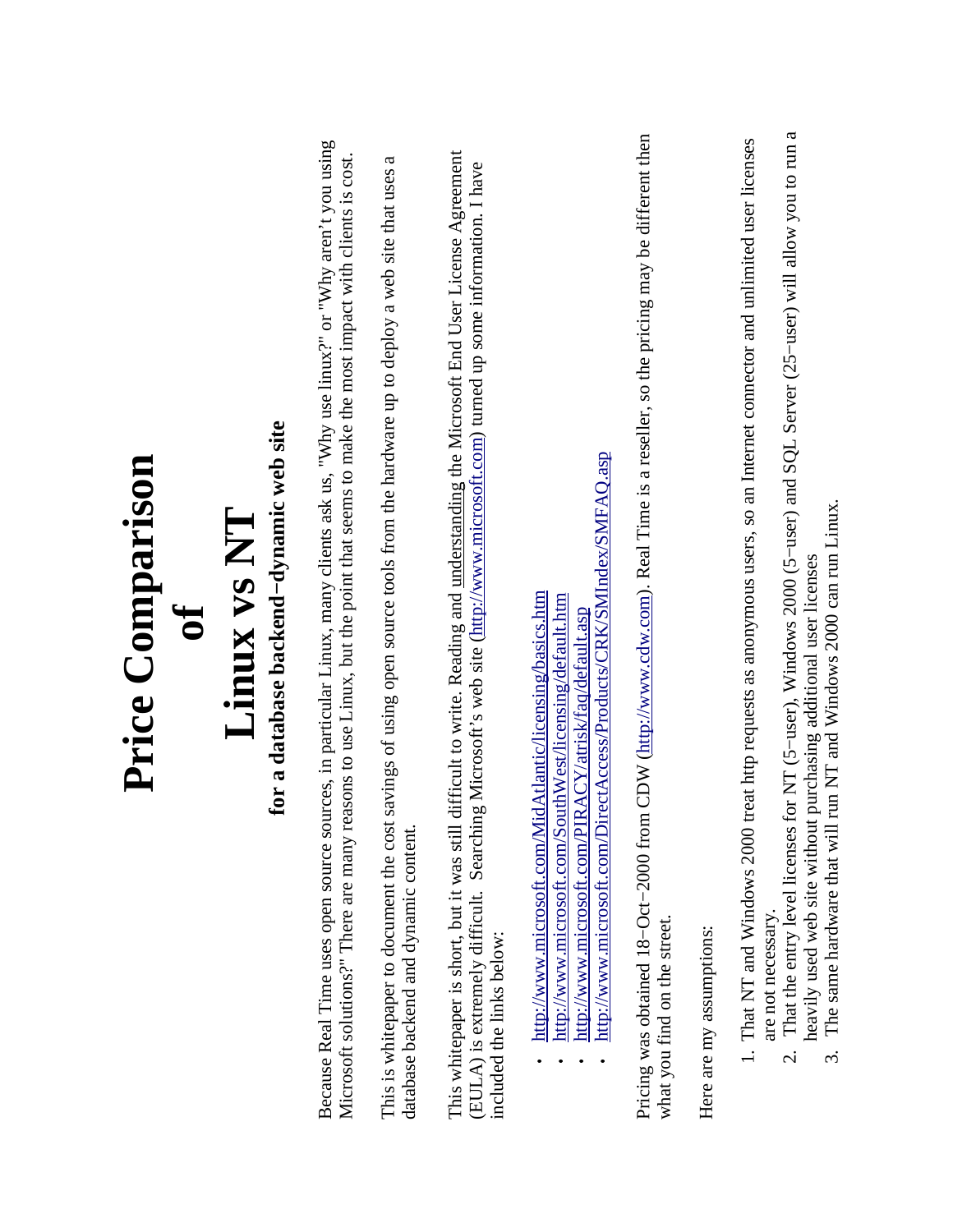| Connector.                                                                                                                                                                |              |                |                                                                                                                                                                 |                     |          |                 | 4. The above assumptions are wrong and I should include pricing for unlimited user licenses for SQL Server with 1 Internet |
|---------------------------------------------------------------------------------------------------------------------------------------------------------------------------|--------------|----------------|-----------------------------------------------------------------------------------------------------------------------------------------------------------------|---------------------|----------|-----------------|----------------------------------------------------------------------------------------------------------------------------|
| I make the last point because I found documentation that leads me to believe that anonymous access to NT and Windows 2000 does<br>not count as a user. Only authenticated |              |                | users require a CAL. But I could not find a statement pertaining to SQL Server.                                                                                 |                     |          |                 |                                                                                                                            |
| I would be very interested to hear from<br>Microsoft directly.                                                                                                            |              |                |                                                                                                                                                                 |                     |          |                 | someone who can answer some of my licensing questions. I have tried in vain to contact                                     |
| With the above assumptions stated, lets proceed to the costs.                                                                                                             |              |                |                                                                                                                                                                 |                     |          |                 |                                                                                                                            |
|                                                                                                                                                                           |              |                | <b>Operating System Costs</b>                                                                                                                                   |                     |          |                 |                                                                                                                            |
|                                                                                                                                                                           | <b>Users</b> | <b>Min RAM</b> | Recmd RAM                                                                                                                                                       | <b>UdC</b>          | Min Disk | Recmd Disk      | Cost (list)                                                                                                                |
| Redhat 6.2                                                                                                                                                                | Unlimited    | 16Mb           | 64Mb                                                                                                                                                            | 1386                | 120Mb    | 500Mb           | \$0.00                                                                                                                     |
| NT 4.0                                                                                                                                                                    | Ю            | 64Mb           | 128Mb                                                                                                                                                           | P90Mhz              | 500Mb    | 1Gb             | \$687.30                                                                                                                   |
| NT 4.0                                                                                                                                                                    | 25           | 64Mb           | 128Mb                                                                                                                                                           | P90Mhz              | 500Mb    | 1Gb             | \$3,006.58                                                                                                                 |
| Windows2000                                                                                                                                                               | Ю            | 128Mb          | 256Mb                                                                                                                                                           | P133Mhz             | 1Gb      | 2Gb             | \$855.73                                                                                                                   |
| Windows2000                                                                                                                                                               | 25           | 128Mb          | 256Mb                                                                                                                                                           | P <sub>133Mhz</sub> | 1Gb      | 26 <sub>b</sub> | \$3,391.82                                                                                                                 |
| Summary:                                                                                                                                                                  |              |                |                                                                                                                                                                 |                     |          |                 |                                                                                                                            |
| Using the same hardware and<br>Using the same hardware and                                                                                                                |              |                | running Windows 2000 5-user will cost you a minimum of \$855 more for each box.<br>running Window NT 5-user will cost you a minimum of \$687 more for each box. |                     |          |                 |                                                                                                                            |
| For clients on a really tight budget, you                                                                                                                                 |              |                |                                                                                                                                                                 |                     |          |                 | can see from the minimal requirements that Linux will run a less powerful box. There is a                                  |

## **Summary:**

For clients on a really tight budget, you can see from the minimal requirements that Linux will run a less powerful box. There is a continuing continuing the seed of the seed of the seed of the seed of the seed of the seed For clients on a really tight budget, you can<br>potential savings on hardware costs as well. potential savings on hardware costs as well.